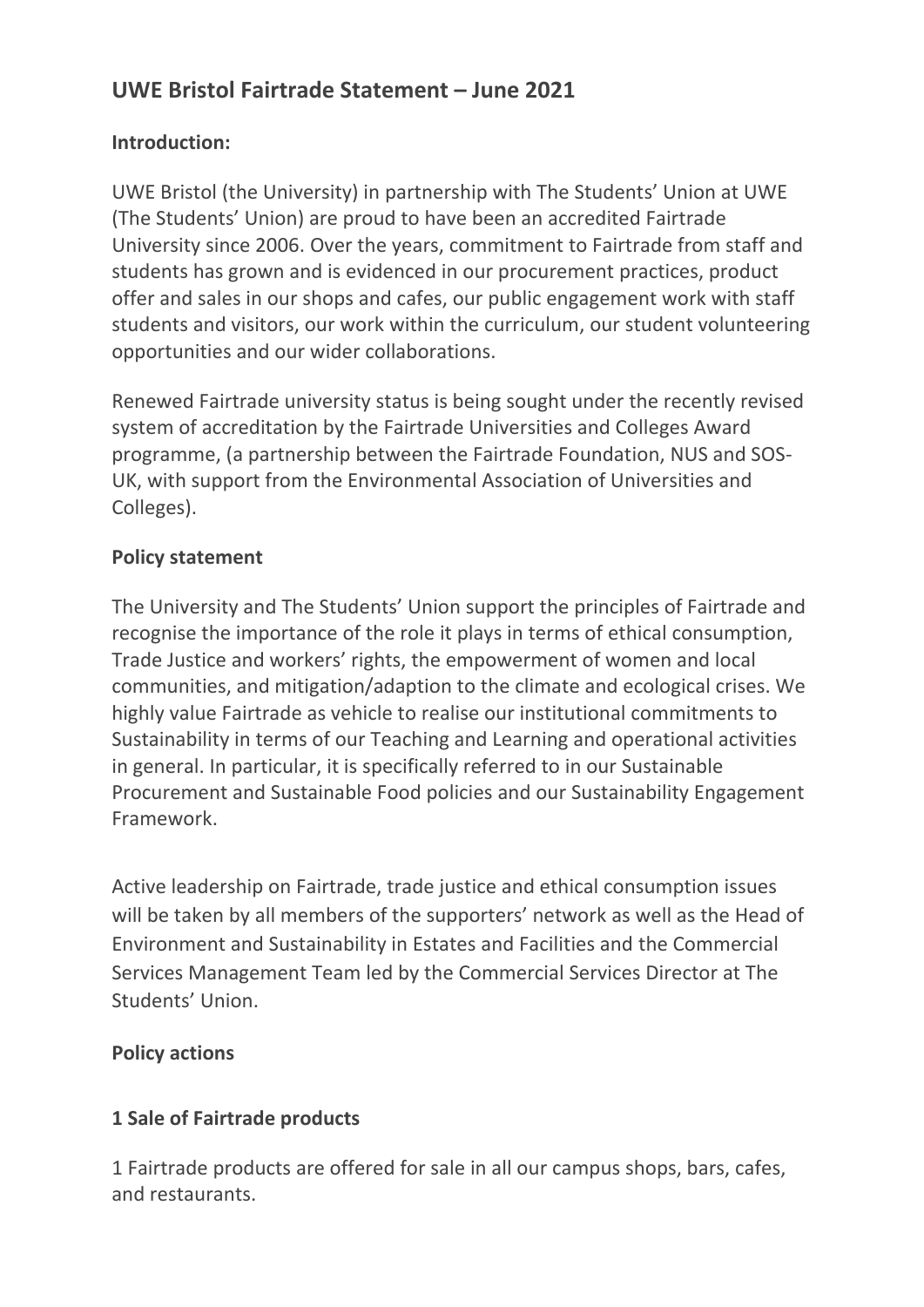2 Where the selling of Fairtrade products is not feasible for reasons of price, supply, availability or contractual obligations, the University and The Students' Union commit to begin selling Fairtrade as soon as practicably possible.

3 Where a Fairtrade option is not possible, there is a commitment to source products with an ethical/sustainability accreditation such as Rainforest Alliance, Fairly Traded, Cocoa Life and FairWild.

4 Where not already done so, the sale of Fairtrade products will be incorporated into the University's and The Students' Union's future contractual arrangements with relevant external service providers and suppliers.

In particular in relation to The Students' Union, all internal student group/society purchasing policies, award and funding applications require a commitment to Fairtrade, trade justice and ethical procurement considerations where applicable. If there are preferred clothing suppliers listed for clubs and societies to purchase from, these should all stock Fairtradecertified cotton options and we will seek to source these, subject to cost.

5 Ways to increase supply of Fairtrade goods will be explored on an ongoing basis and will be a standing item at supporters' group meetings.

## **Hospitality and conferencing**

For conferences, Fairtrade teas, coffee and sugar are automatically provided.

At all internal meetings and events, the University and The Students' Union commit to serving Fairtrade products.

In staff offices, where staff provide their own drinks, they are automatically offered Fairtrade as first options and are actively encouraged to choose them.

## **Fairtrade promotion**

The University and The Students' Union work closely together to campaign for increased Fairtrade consumption across all campuses. This is done on an ongoing basis to ensure awareness is maintained throughout the year and includes:

- promoting Fairtrade to all students, staff, and visitors at UWE Bristol through staff welcome fairs, student and staff inductions, social media and through work done by/with students as part of their curriculum
- improved advertising of Fairtrade products at point of sale, including planned promotion of discounted items and provision of free tasters